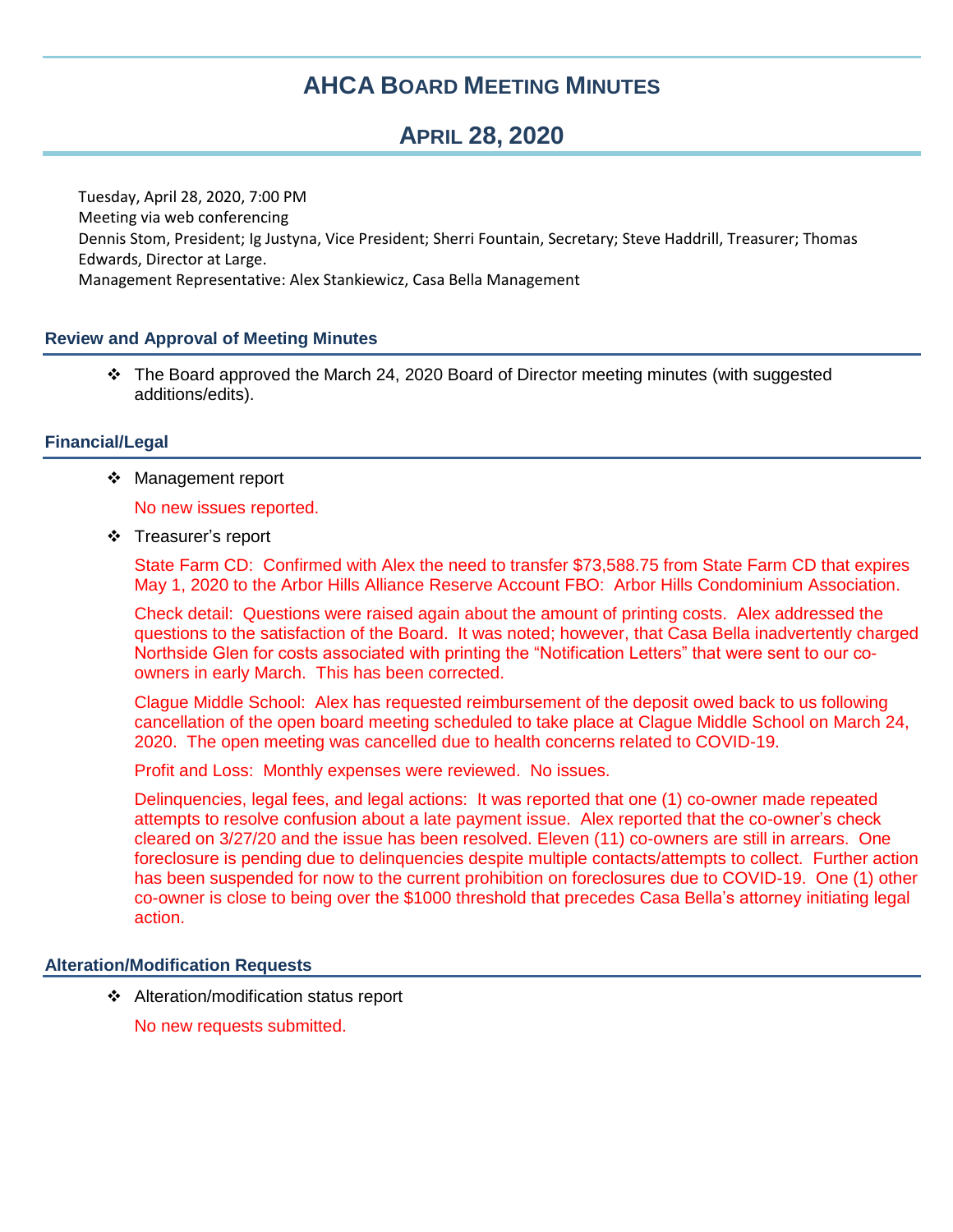Review of verbiage on Alt/Mod form re: notification to next door neighbors about pending work that might affect their property.

The Board members debated whether the AHCA Alt/Mod form should be revised to include specific language to "encourage" vs "require" notification to adjacent about pending work that might impact a neighbor's property. Questions were raised about whether the intent is to have neighbors "sign off" on Alt/Mod forms. Alex Stankiewicz mentioned that the form currently in use by Arbor Hills has been reviewed and approved by legal counsel and is in use with other clients. After lengthy debate, the Board agreed to submit suggested changes to the form via email. Following a review of suggested changes, the Board will make a decision about whether to change the Alt/Mod form.

#### **Open Management Issues**

Sidewalk and ramp repairs homeowners and AHCA

In March, "Notification Letters" under the banner of Casa Bella were mailed to all co-owners to advise them of items needing repair, including sidewalk repairs. Then COVID-19 hit. On March 25 Ig Justyna and Sherri Fountain met to walk around the neighborhood to paint color-coded dots on sidewalks to alert co-owners about needed repairs. It was determined that we would need the assistance of CLI to confirm which slabs would need "lifts." On March 26, CLI joined Ig, Sherri and Thomas to walk throughout the neighborhood, confirm which slabs need repairs. Several changes from what was originally communicated were noted. Most of these changes appeared to be due to weather-related heaving. Responsibility for ramp repairs was also confirmed – co-owner versus AHCA. Subsequently, Sherri prepared revised, individualized emails (or printed/mailed letters to those without registered email addresses) to inform approx. 30 co-owners of changes. These notices also included reminders about deadlines for signing up for discount programs.

❖ Ashburnam Ct. street sign post replacement

Alex spoke with contractor. Apparently there was some confusion about what needed to be done. Alex has been told the work will completed sometime before May 15, 2020.

❖ Street crack filling

Sherri recently contacted and confirmed with Rocky, owner of A & R Sealcoating, that A & R will be coming in June to fulfill crack filling contract signed last fall.

 $\div$  Status of additional road testing services and the next steps

The Board met in person with SME's pavement engineering consultants on 2/20/20 and received a proposal a week later. A meeting with Nowak & Fraus Engineers was scheduled for early March, but cancelled due to COVID-19. Outreach was also underway in early March with NTH Consultants. Onsite visits by Nowak & Fraus and NTH were delayed due to COVID-19, but took place on 5/20/20 and 5/22/20 respectively. Proposals are due from both firms by June 1, 2020.)

Reserve Study status and Paul Conahan, Reserve Associates

Ig asked Paul to assume costs for 2 options: Mill and Overlay AND Asphalt Mill to Base and Replace. Paul is waiting for a more definitive recommendation for this portion of the Reserve Study pending a review of proposals and recommendations from the three (3) engineering firms mentioned above.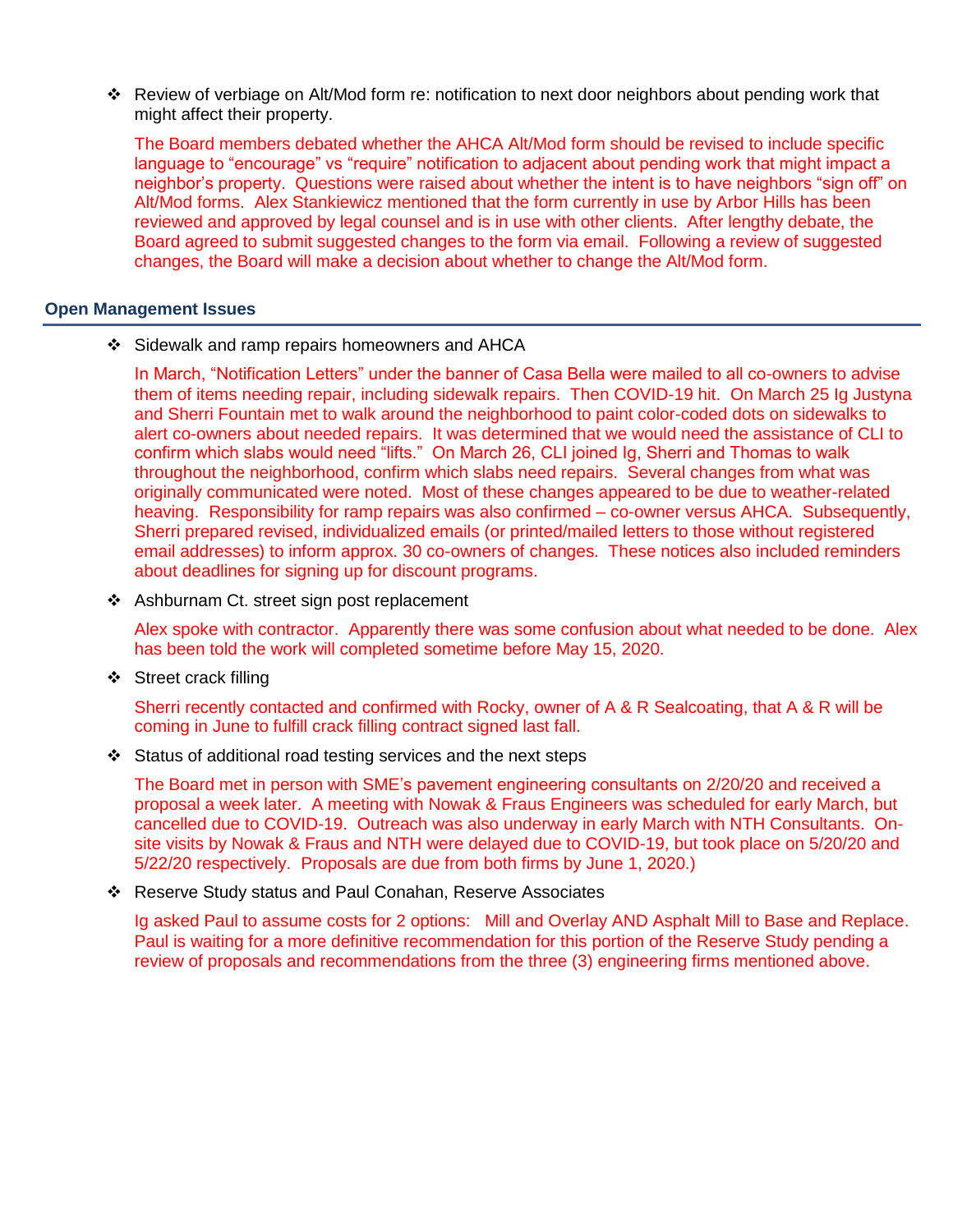$\div$  Reserve Component Inventory, further discuss ponds & streets (arrows  $\rightarrow$  push outs)

|         | <b>Reserve Component</b>                                   |            | Unit/Measure Target Year      | <b>Projected Cost</b> |
|---------|------------------------------------------------------------|------------|-------------------------------|-----------------------|
| $\circ$ | Concrete Curbs/Partial Replacemt.                          | 17,466 LF  | 2023                          | \$58/LF               |
| $\circ$ | Street Asphalt Mill & 1 1/2 Overlay                        | 233,364 SF | 2022 $\rightarrow$ ????       | \$1.75/SF             |
| $\circ$ | Street Asphalt Mill to Base & Replace 233.364 SF 2022→???? |            |                               | \$6,00/SF             |
| $\circ$ | Pond Dredging                                              | 1 Lot      | <b>Move to 2025 \$25K Lot</b> |                       |
| $\circ$ | Pond Inspect/Maintenance                                   | 1 Lot      | 2025                          | \$25K (All Ponds)     |
| $\circ$ | Light Pole Replacement                                     | 40 Units   | 2030                          | \$1,700/Unit          |
| $\circ$ | AHCA Sign at entry                                         | 1 Lot      | 2025                          | \$7K Lot              |
| $\circ$ | <b>Vinyl Fence</b>                                         | 808 LF     | 2030                          | \$35/LF               |
| $\circ$ | Mail Box Replacement                                       | 200 Units  | 2027                          | \$125/Unit            |
| $\circ$ | <b>Reserve Study Update</b>                                | 1 Unit     | 2025                          | \$2,000/Unit          |
| $\circ$ | <b>Possible new item: Storm Drain replacement</b>          |            |                               |                       |

#### **New Topics**

❖ Pond inspection/maintenance.

CD Pond Complex was reviewed and a dimple in the pipe was detected. There was a question about whether this pipe needed to be replaced. This pipe was evaluated by Steve Rojeck, PE, Perimeter Construction, in the spring of 2019. (This is the same firm that evaluated and resolved the broken drain issue behind a home on Cromwell Road.) Dennis Stom was advised that the pipe at the pond complex was ok, but should be inspected periodically to ensure adequate flow is taking place.

Dennis will perform inspection by May Board Meeting. If work is needed, it will be performed in early summer with other volunteers. Per Ig Justyna, Pond C flow levels look good with occasional plugging from debris. Perforated risers may need some attention and repair. Bylaws state that certified professionals should perform pond inspection on annual basis. Ig stated that resident "authorities" have inspected the ponds. Dennis also engaged, Jerry Hancock, a City Engineer for advice about pond drainage issues. We are still following the guidelines provided by Jerry Hancock regarding pond maintenance. Engineered ponds are in a different category – not protected like wetlands. Natural wetlands have restrictions re: removal of cattails, natural and other, non-invasive vegetation. Retention/Detention ponds are engineered ponds to handle storm water. A – H are engineered ponds. There are 6 common areas/wetlands, but there is a lot of area that is classified as "protected" mitigated wetlands and/or swampy areas (seasonal). Some of these areas surround the engineered ponds and are protected. "Commons" are natural areas and/or wetlands. There are 6 of these.

❖ Storm drain basin inspection/cleaning

Ig Justyna confirmed that our storm drains were last inspected in approximately 2011. Ig is concerned about the bottoms of the drains. During the last inspection, he and Steve Haddrill identified perforated risers. Steve confirmed 20+/- storm drains were repaired (mortar repairs) by a contractor hired by the Board about four (4) years ago. A team led by Ig will get measurements on all 65 storm drains in Arbor Hills: 59 curb; 3 in co-owners' yards; and 3 in Kilburn Park. Next steps to be determined (TBD).

Curb inspection/repairs

Curbs will be inspected by a team led by Ig at the same time street storm drains are inspected.